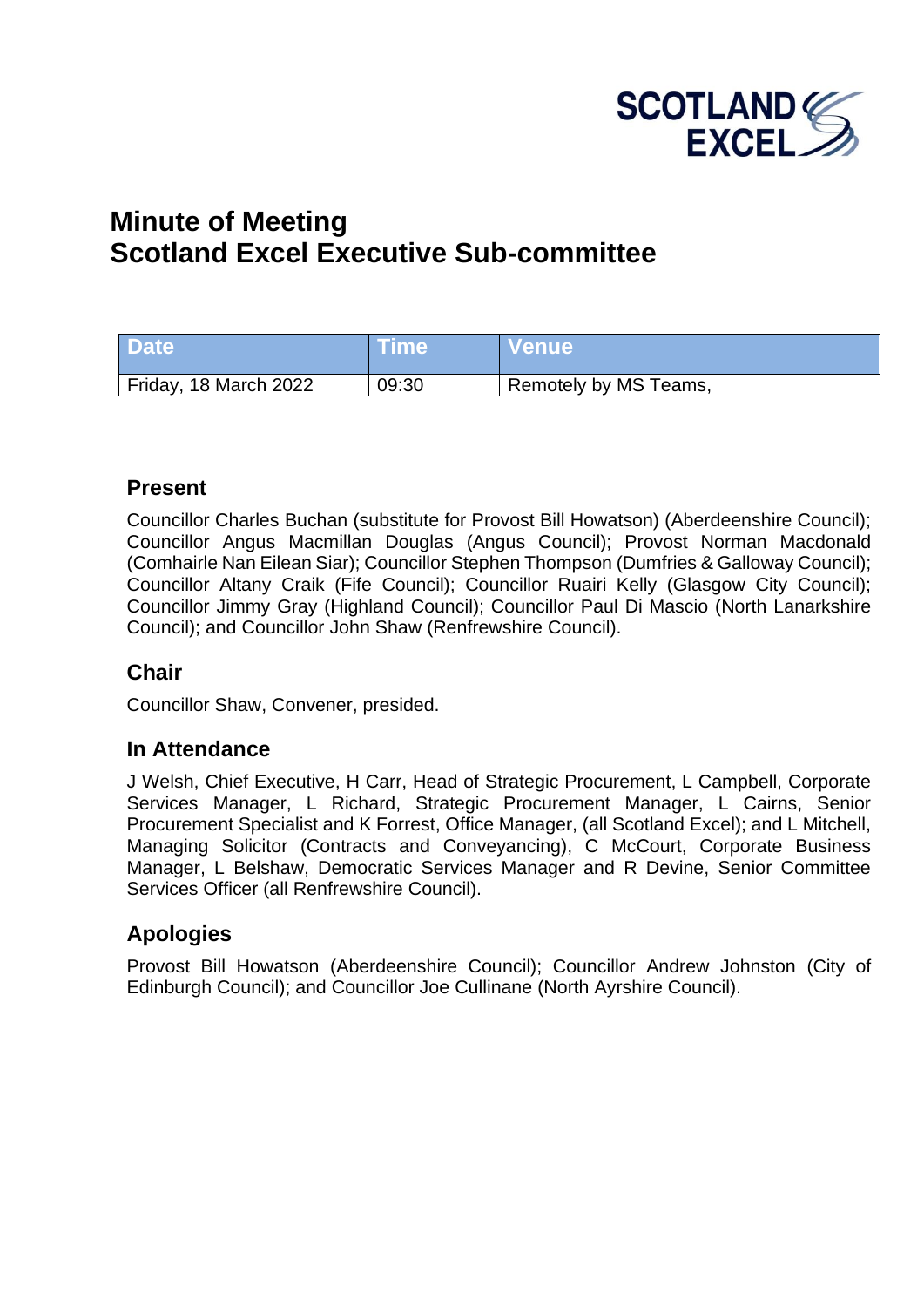# **Declarations of Interest**

Councillor Di Mascio declared an interest in item 5(a) of the agenda for the reason that he was an owner/occupier in the industry. Councillor Di Mascio indicated that as he had declared an interest, he would leave the online meeting during any discussion and voting on the item.

Councillor Craik declared an interest in items 6(a) and 6 (c) of the agenda for the reason that they related to Fife Council. Councillor Craik indicated that as he had declared interests, he would leave the online meeting during any discussion and voting on the items.

# **Order of Business**

In terms of Standing Order 12, the Convener intimated that he proposed to alter the order of business to facilitate the conduct of the meeting by considering item 6 in the following order, item  $6(b)$ , then  $6(d)$ , then  $6(a)$  and then  $6(c)$ .

#### 1 **Minute**

There was submitted the Minute of the meeting of the Executive Sub-committee held on 18 February 2022.

**DECIDED:** That the Minute be approved.

# **Sederunt**

Councillor Di Mascio joined the meeting during consideration of the following item of business.

# 2 **Chief Executive's Update Report to Chief Executive Officers Management Group (CEOMG) - February 2022**

There was submitted a report by the Chief Executive of Scotland Excel relative to the Chief Executive's update report considered at the meeting of the Scotland Excel Chief Executive Officers Management Group (CEOMG) held on 16 February 2022, covering the period from November 2021 to February 2022, a copy of which was appended to the report.

The report intimated that the CEOMG met quarterly and that as part of the regular governance process, the Chief Executive of Scotland Excel provided an update on the work of Scotland Excel. Following discussions with the Convener, it had been agreed that future reports, be shared with members of the Scotland Excel Executive Subcommittee, following CEOMG meetings.

**DECIDED:** That the report be noted.

# 3 **Revenue Budget Monitoring**

There was submitted a joint revenue budget monitoring report by the Treasurer and the Chief Executive of Scotland Excel for the period 1 April 2021 to 4 February 2022.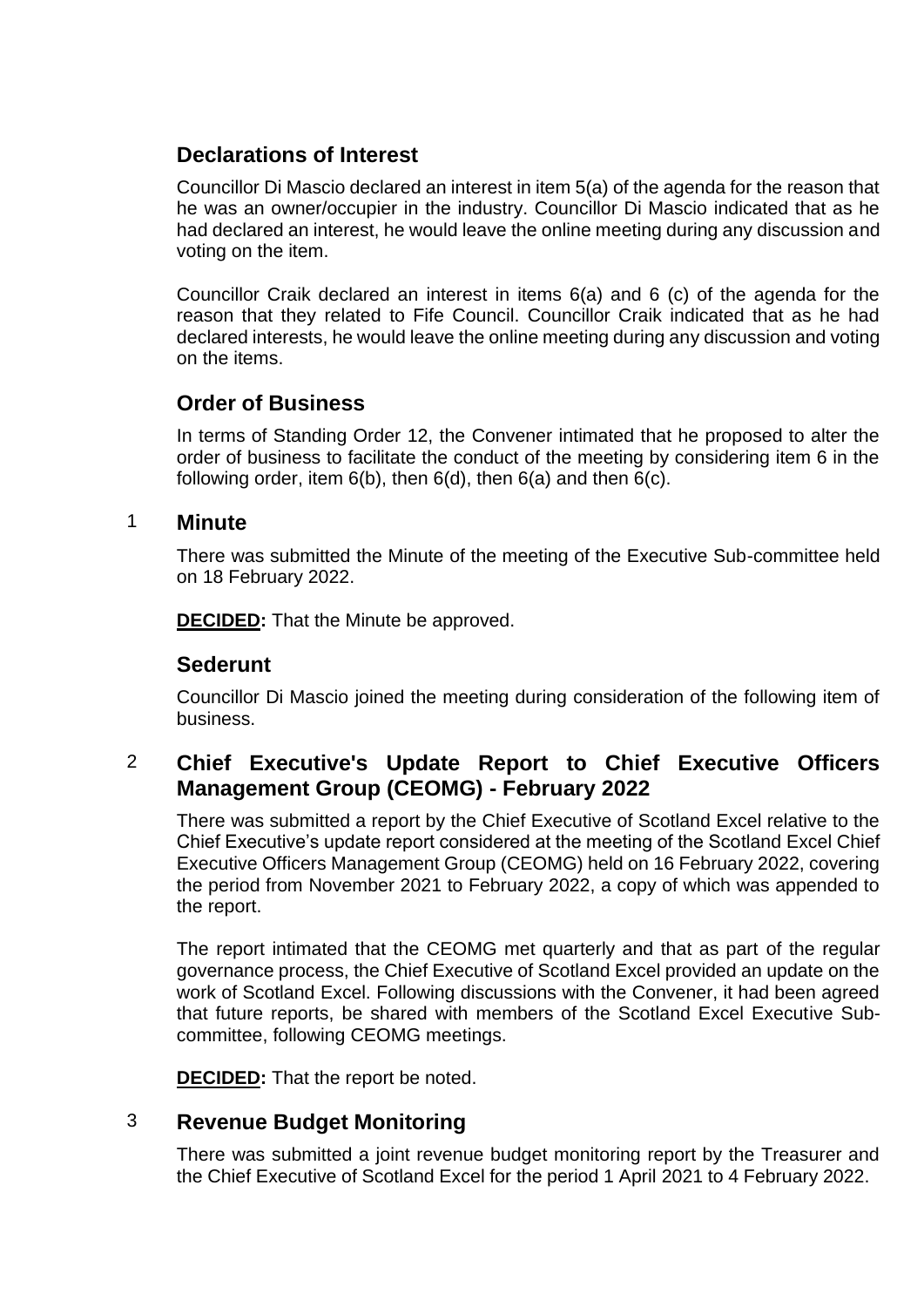The report intimated that at the end of period 11, Scotland Excel was projecting a break-even position by year-end in its core activities and a £52,000 contribution to project reserves by year-end within projects. It was noted that both core and projects budgets would be monitored closely in order to mitigate any significant variances. Further detail was provided in section 3 of the report.

The appendices to the report provided an analysis of the actual spend to date along with projected net expenditure for 2021/22 and included a summary of movement in both the revenue reserve and the project reserves.

**DECIDED:** That the report be noted.

#### 4 **Update on the Contract Delivery Plan**

There was submitted a report by the Chief Executive of Scotland Excel providing a progress update on the 2021/22 contract delivery plan.

The report intimated that the contract delivery plan detailed new framework developments and renewals, framework extensions and frameworks with ongoing contract management only and appendices 1 to 4 to the report provided further details.

The report highlighted that there were 72 current frameworks in the Scotland Excel portfolio with six further new frameworks to be added and 32 of these frameworks to be renewed before 30 June 2023. A further 19 of these frameworks had extension options that were likely to be exercised, with 12 of these extensions already approved.

The estimated forecast value of the Scotland Excel framework portfolio by 31 March 2022 would be approximately £2 billion. It was noted that overall, efficiencies delivered to date in 2021/22 were 2.3%, which was within the forecast range.

The report advised that in addition to the activity detailed in appendices 1 to 4, Scotland Excel was exploring the benefits of further collaborative procurement across high spend, critical service areas in the construction, corporate, ICT and social care teams.

A summary of spend and forecast savings per Council for the period October 2020 to September 2021 was detailed in Appendix 5 to the report, with an average forecast efficiency of circa 1.60%.

**DECIDED:** That the progress made to date be noted.

#### **Declaration of Interest**

Councillor Di Mascio having previously declared an interest in the following item, left the meeting and took no part in the discussion or voting thereon.

# 5(a) **Contract for Approval: Pest Control Services and Associated Products (Update)**

Under reference to item 3 of the Minute of the meeting of this Sub-committee held on 18 February 2022, there was submitted a report by the Chief Executive of Scotland Excel relative to the award of the renewal framework for pest control services and associated products for the period 1 February 2022 until 31 January 2025, with the option to extend for up to 12 months until 31 January 2026.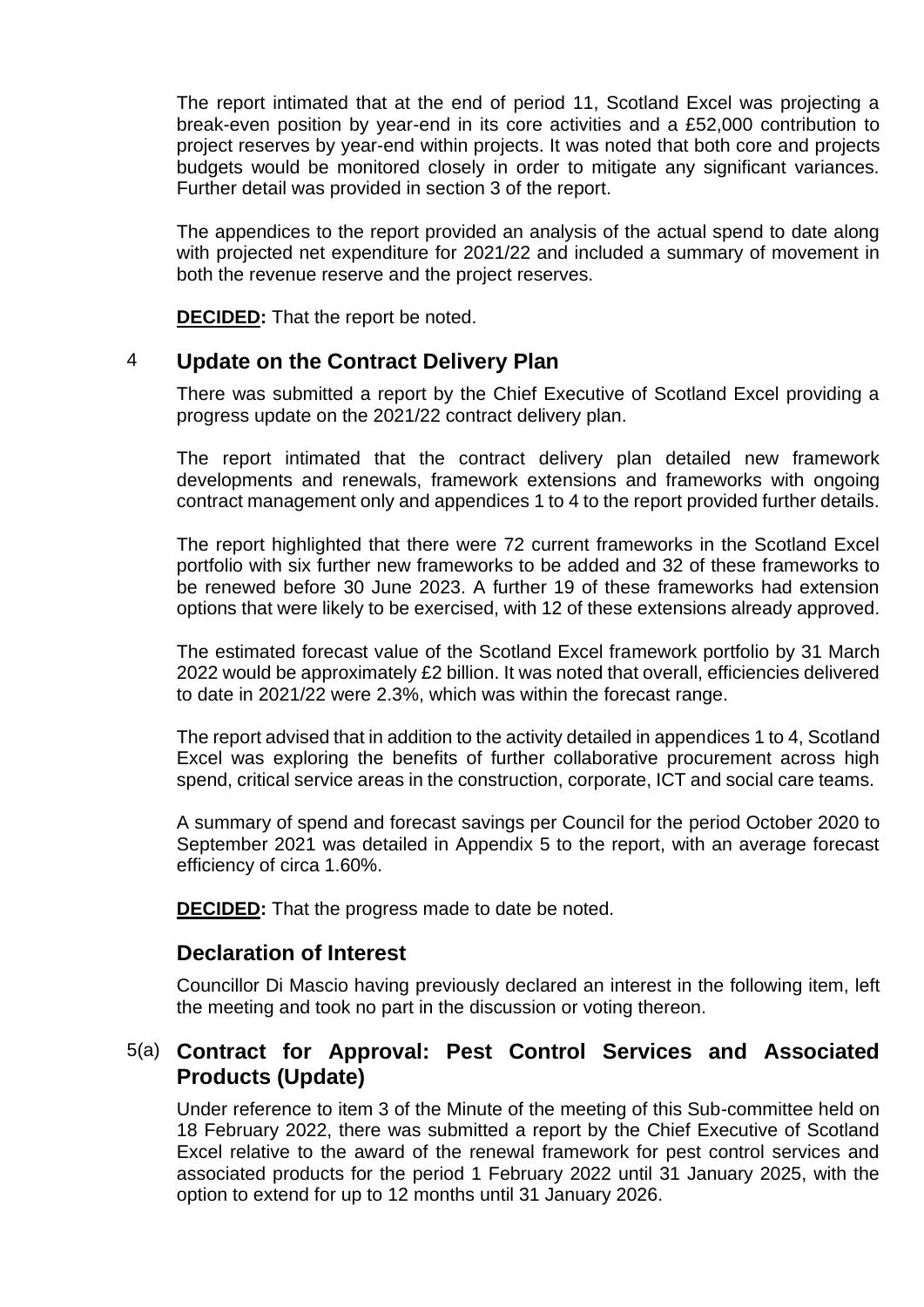It was noted that this report superseded the recommendations contained in the report approved by the Sub-committee on 18 February 2022 and subject to approval and completion of a standstill period, it was intended that the framework would commence on or around 1 April 2022.

The framework covered the removal of rats and mice, crawling insects, flying insects and the supply of pest control chemicals and accessories.

The report summarised the outcome of the procurement process for the framework which had been divided into two lots, as detailed in table 1 of the report.

The report advised that the framework had been advertised at a total value of £1 million per annum, which equated to an estimated spend of £4 million over the maximum fouryear term of the framework and Appendix 1 to the report detailed the participation, spend and savings summary of those councils participating in the framework.

Tender responses had been received from 11 suppliers and Appendix 2 to the report provided a summary of the offers received. It was noted that all respondents had passed the first-stage qualification/selection assessment, however, one bidder was non-compliant having failed to upload a pricing schedule and had been advised accordingly. Further, that one bid had been withdrawn.

Based on the criteria and scoring methodology set out in the tender document, a full evaluation of the compliant offers had been carried out and Appendix 3 to the report confirmed the scoring achieved by each bidder.

Based on the evaluation undertaken, and in line with the advertised criteria and weightings set out in the report, it was recommended that a multi-supplier framework arrangement be awarded to seven suppliers across the two lots, as outlined in Appendix 3 to the report.

It was noted that a 'standstill' procedure commenced on the basis of recommendations approved at the meeting of the Executive Sub-committee held on 18 February 2022. Following enquiries raised by contractors, the standstill procedure expired without any awards being made.

Appendix 4 to the report detailed the approach taken by suppliers in relation to fair work practices and their position on the payment of the Real Living Wage.

The report intimated that, in accordance with Scotland Excel's established contract and supplier management programme, the framework had been classified as class D in terms of risk and spend, as detailed in Appendix 5 to the report.

**DECIDED:** That the award of the multi-supplier framework for pest control services and associated products, as detailed in Appendix 3 to the report, be approved and that it be noted that this superseded the recommendations brought before members on 18 February 2022.

#### **Sederunt**

Councillor Di Mascio rejoined the meeting prior to consideration of the following item of business.

Councillor Gray left the meeting during consideration of the following item of business.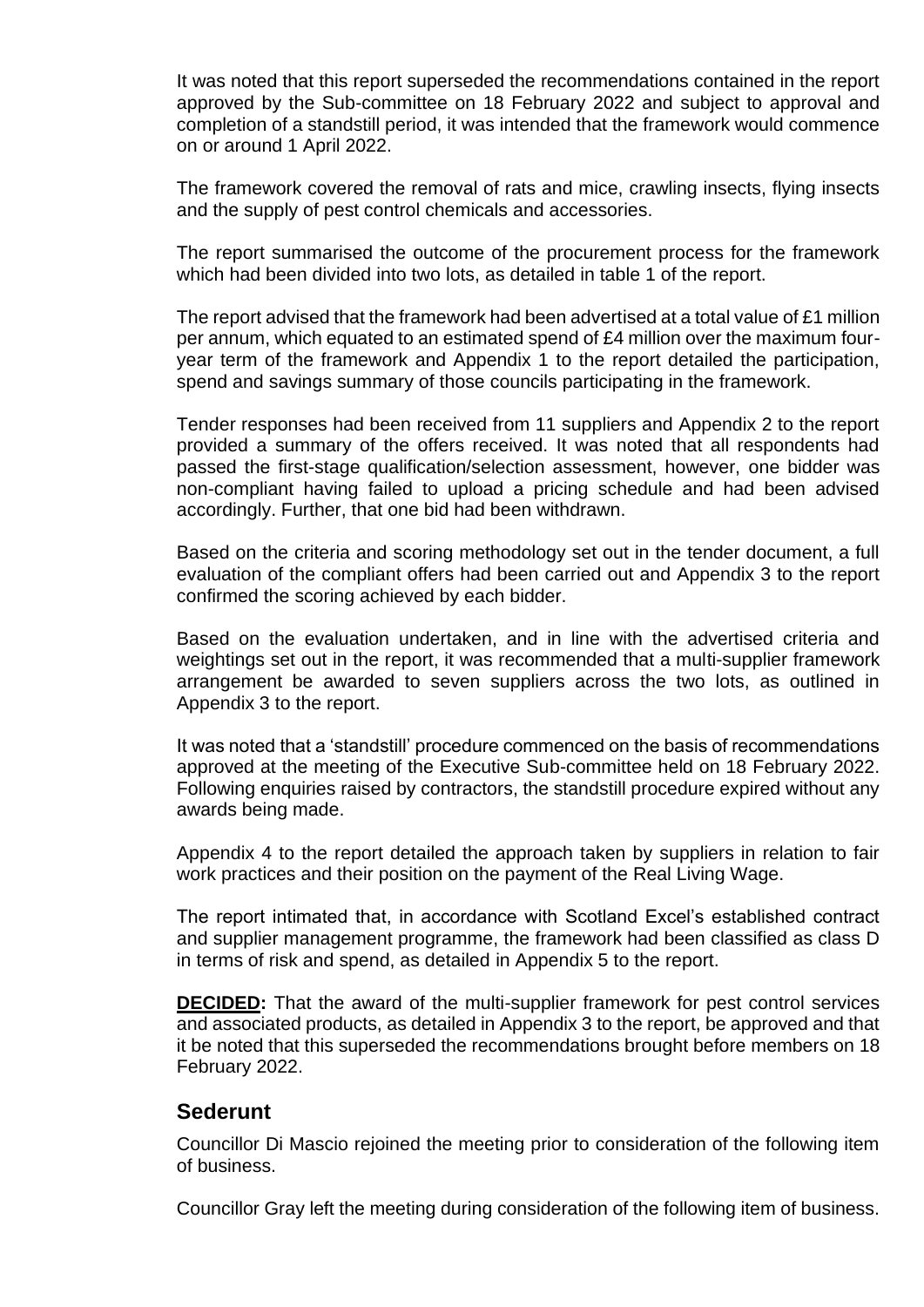# 5(b) **Contract for Approval: Vehicle and Plant Hire**

There was submitted a report by the Chief Executive of Scotland Excel relative to the award of a fourth-generation framework for vehicle and plant hire for the period 21 February 22 to 20 February 2024, with the option to extend for a further two 12-month periods until 20 February 2026.

The framework covered the hire of vehicles and plant equipment on a variety of hire periods to support the requirement of councils' fleet and roads departments. It was noted that the use of hired equipment supplemented existing council assets and assisted with seasonal and intermittent demands as well as assisting with the increased demand for vehicles to support ongoing social distancing measures.

The report summarised the outcome of the procurement process for the framework which had been divided into 12 lots, as detailed in table 1 of the report.

The report advised that the framework had been advertised with an estimated value of £60 million per annum, over the four-year term of the framework, and Appendix 1 to the report detailed the participation, spend and savings summary of those councils participating in the framework together with Tayside Contracts.

Tender responses had been received from 64 suppliers and Appendix 2 to the report provided a summary of the offers received. It was noted that two responses were deemed non-compliant for all lots in which they tendered and had been advised that their offers would not be considered further. Further, that one response had been deemed partially non-compliant and had been advised their offer would not be considered further for one lot and that they had been recommended for partial award to the framework.

Based on the criteria and scoring methodology set out in the tender document, a full evaluation of the compliant offers had been carried out and Appendix 3 to the report confirmed the scoring achieved by each bidder.

Based on the evaluation undertaken, and in line with the advertised criteria and weightings set out in the report, it was recommended that a multi-supplier framework arrangement be awarded to 56 suppliers across the 12 lots, as outlined in Appendix 3 to the report.

Appendix 4 to the report detailed the approach taken by suppliers in relation to fair work practices and their position on the payment of the Real Living Wage.

The report intimated that, in accordance with Scotland Excel's established contract and supplier management programme, the framework had been classified as class D in terms of risk and spend, as detailed in Appendix 5 to the report.

**DECIDED:** That the award of the multi-supplier framework for vehicle and plant hire, as detailed in Appendix 3 to the report, be approved.

# 6(a) **Request for Associate Membership: Clyde Gateway URC Limited**

There was submitted a report by the Chief Executive of Scotland Excel advising that Clyde Gateway URC Limited had submitted an application to become an associate member of Scotland Excel.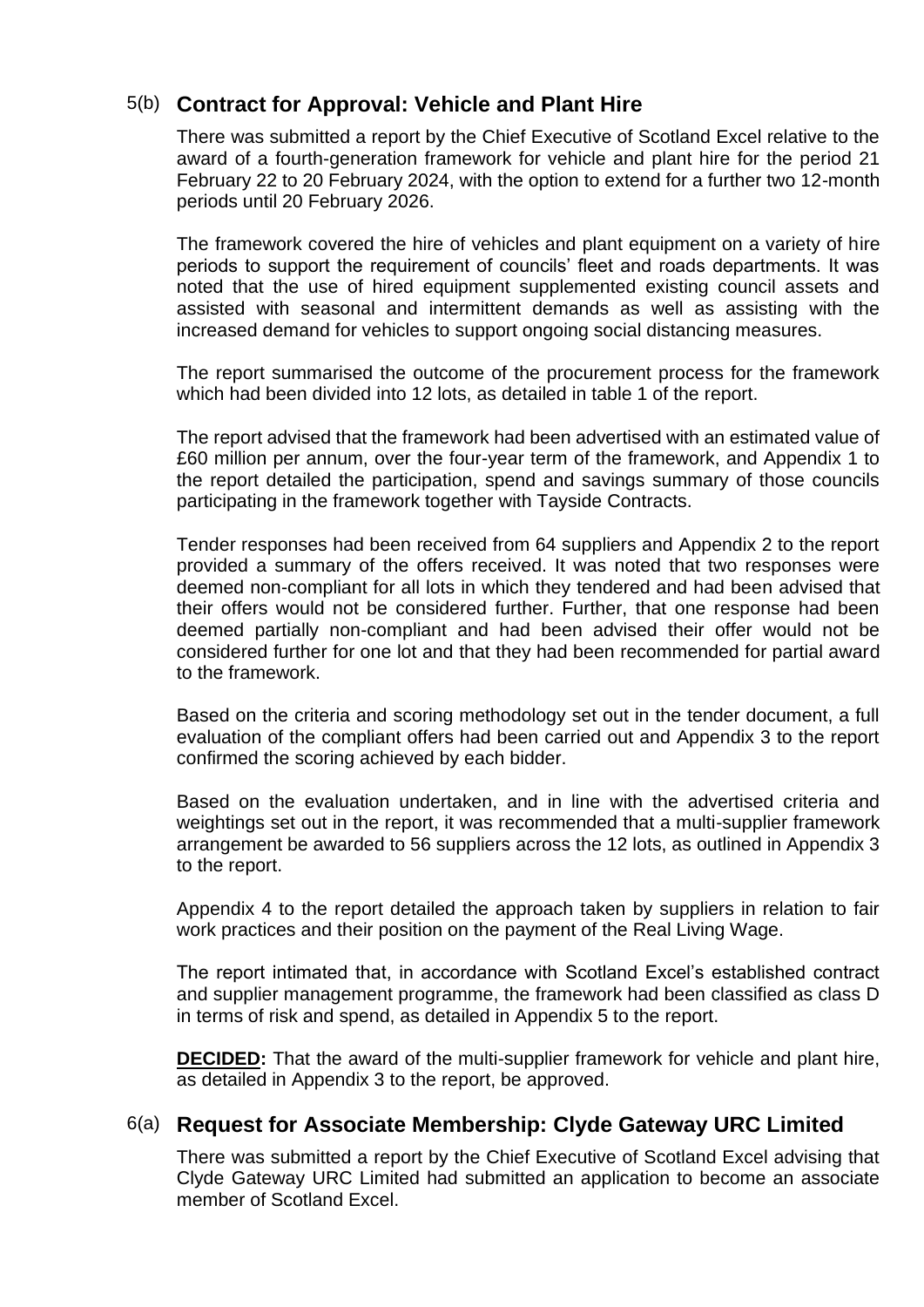The report provided details of the organisation and the legislative position in relation to the application.

**DECIDED:** That the application by Clyde Gateway URC Limited to become an associate member of Scotland Excel, with no annual membership fee, be approved subject to completion and signing of the agreement documentation.

# 6(b) **Request for Associate Membership: Scottish Ministers acting through Social Security Scotland**

There was submitted a report by the Chief Executive of Scotland Excel advising that Scottish Ministers, acting through Social Security Scotland, had submitted an application to become an associate member of Scotland Excel.

The report provided details of the organisation and the legislative position in relation to the application.

**DECIDED:** That the application by Scottish Minsters, acting through Social Security Scotland, to become an associate member of Scotland Excel, with no annual membership fee, be approved subject to completion and signing of the agreement documentation.

# **Declaration of Interest**

Councillor Craik having previously declared interests in the next two items left the meeting and took no part in the discussion or voting thereon.

# 6(c) **Request for Associate Membership: Cireco (Scotland) LLP**

There was submitted a report by the Chief Executive of Scotland Excel advising that Cireco (Scotland) LLP had submitted an application to become an associate member of Scotland Excel.

The report provided details of the organisation and the legislative position in relation to the application.

**DECIDED:** That the application by Cireco (Scotland) LLP to become an associate member of Scotland Excel, with no annual membership fee, be approved subject to completion and signing of the agreement documentation.

# 6(d) **Request for Associate Membership: Fife Golf Trust**

There was submitted a report by the Chief Executive of Scotland Excel advising that Fife Golf Trust had submitted an application to become an associate member of Scotland Excel.

The report provided details of the organisation and the legislative position in relation to the application.

**DECIDED:** That the application by Fife Golf Trust to become an associate member of Scotland Excel, with no annual membership fee, be approved subject to completion and signing of the agreement documentation.